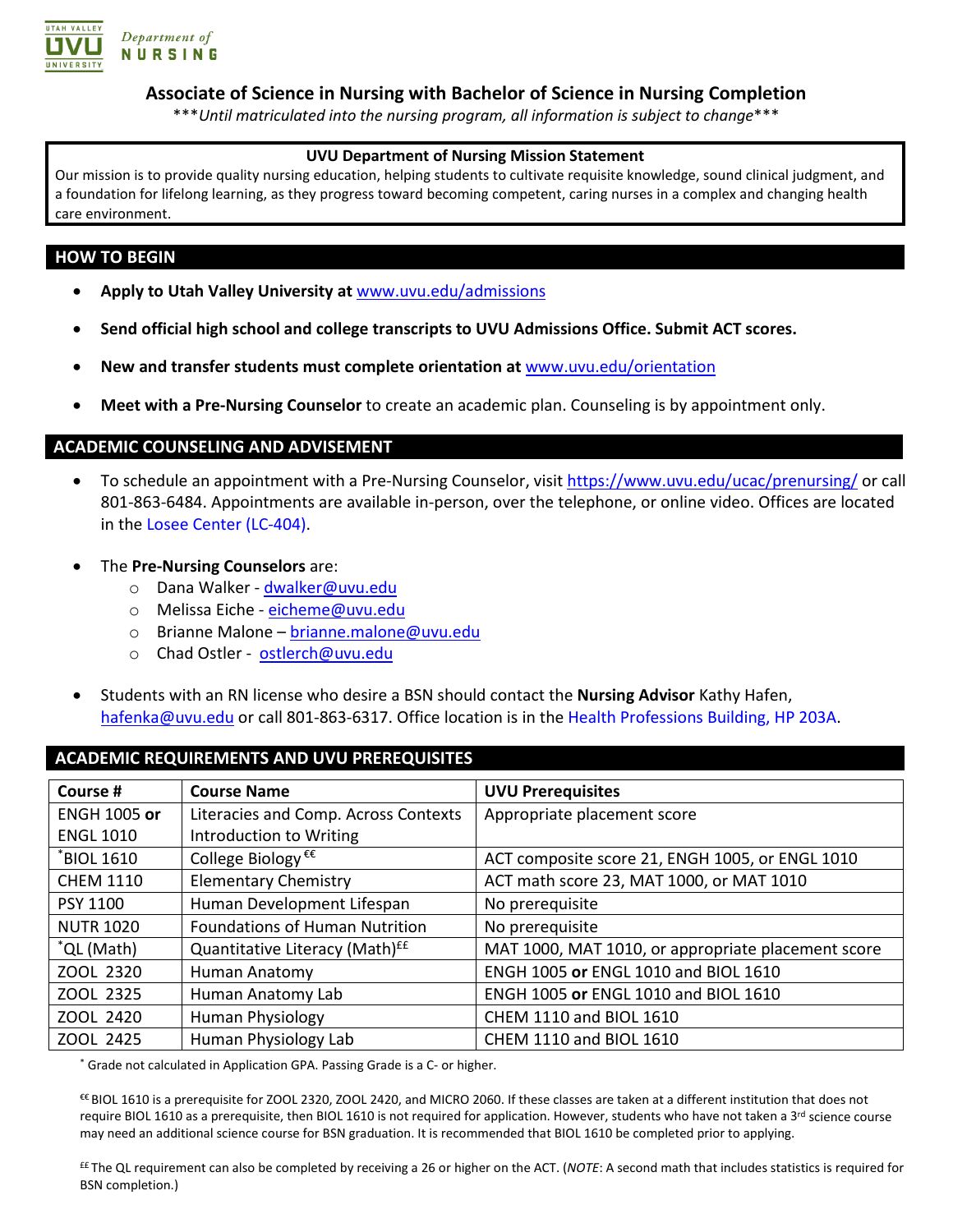### **APPLICATION INSTRUCTIONS**

• **Applications will be available** at [www.uvu.edu/nursing](http://www.uvu.edu/nursing) and are submitted electronically during the following time frames:

FALL Application: opens **3rd Monday in April** – closes **3rd Friday in May** 

SPRING Application: opens **3rd Monday in August** – closes **3rd Friday in September**

- $\circ$  Fill out the nursing application form completely. If there is incorrect information on the application, you will need to submit a new application.
- o Submit the **results page only** of the TEAS Test by uploading the results into your computer and attaching it to the application.
- o Upload TOEFL results to the application if English is your second language.

### **ELIGIBILITY REQUIREMENTS**

- **All Required Courses must be completed PRIOR to application.** B- grade or higher is necessary in all required courses. (See exceptions for BIOL and QL Math)
- **Course work must be on an official transcript and articulated into the UVU system before the end of the application period or the application will not be valid.** If you are a transfer student, submit official transcripts to UVU Admissions Office at least 3 weeks prior to end of application. If your grades are not articulated and in the UVU Banner System by the application deadline, you are not eligible for that application period.
- **Pass/Fail or Credit/No Credit Grades and ACT scores** are not accepted for prerequisite course work unless the ACT or SAT awards student college level QL math credit, meeting the quantitative literacy requirement. **AP Credits** can be accepted as fulfilling prerequisite requirements. A score of 3 = B+, 4 = A-, and 5 = A.
- **Repeating course work** for a better grade is an option, but each course can only be repeated once within a 5 year time period. Only the most recent grade will satisfy the degree requirement and be calculated in the nursing application GPA.
- **TEAS test completion** is required prior to application. The most current version is required, with a one-year transition if a new version is created by ATI. If taking the exam at the UVU Testing Center (located in the [Wolverine Services Center\)](https://www.uvu.edu/maps/map.html?id=382#!ct/18632?mc/40.27936196816123,-111.71381235122682?z/16), applicants must obtain a TEAS voucher from the University College Advisement Center by emailing [ucac@uvu.edu](mailto:ucac@uvu.edu) with your full name and UVID. Test study material is available at [www.atitesting.com](http://www.atitesting.com/)*.* The Department of Nursing accepts one attempt per application period, with no more than 2 attempts in 5 years.
- Each application for acceptance into the program is made for a specific semester only. The application cannot be forwarded nor can acceptance be deferred to future semesters. The Department of Nursing does not store TEAS scores for future use.
- **English Language Proficiency** requirement must be met by all applicants for whom English is a second language. A minimum TOEFL score of 560 written, 220 computer or 83 IBT, taken within the past 2 years. The TOEFL must be provided with the nursing application. TOEFL options can be discussed with a pre-nursing counselor.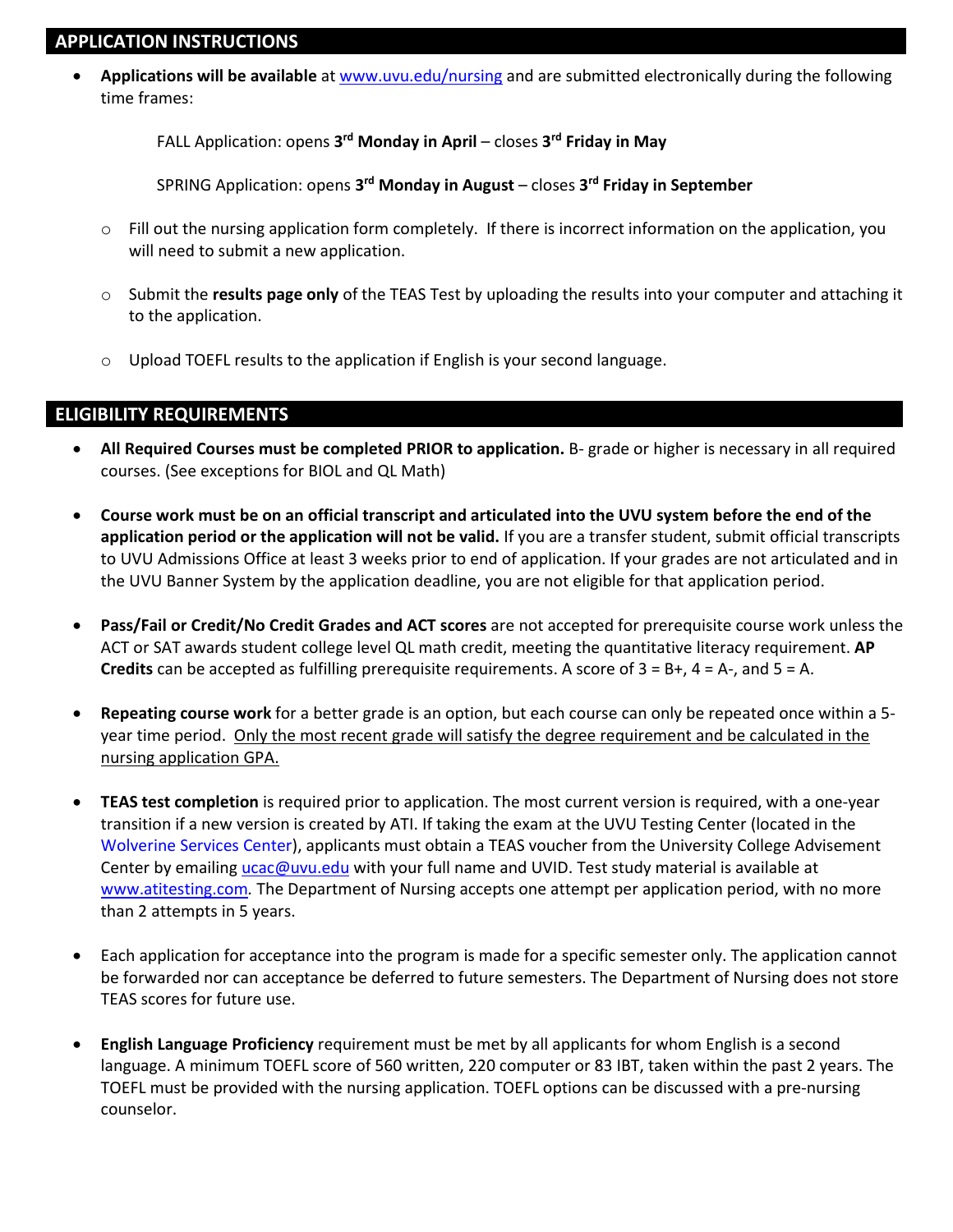# **APPLICATION CRITERIA**

- Entry into the nursing program is determined by a competitive application process. **THERE IS NO WAITING LIST!**
- Three factors are considered in the application process: Prerequisite GPA, TEAS Test scores, and Interview.

#### **PREREQUISITE GPA:**

- o Prerequisite GPA accounts for 60% of the application score.
- $\circ$  6 prerequisite courses are used in calculating this GPA. They are CHEM 1110, ENGL 1010, NUTR 1020, PSY 1100, ZOOL 2320, and ZOOL 2420.

#### **TEAS TEST SCORES:**

 $\circ$  TEAS test scores account for 40% of the application score. Scores in the areas of English, Reading, Math, Science, and Comprehensive will be used. Eligible tests must have a 50% or higher on each section.

#### **SCREENING:**

- $\circ$  All applicants will be notified within 3-10 business days after the application closes, via their UVU student email, to inform them if they have been selected to interview or not. The number of applications varies by semester and affects the number of students interviewed. Not all applicants receive an invitation to interview.
- o *Number of Applicants typically ranges from 120-190. Number of students interviewed typically ranges from 90-100. Averages for Applicants invited to interview: GPA 3.75-3.9, TEAS score: 82-86.*

#### **INTERVIEW:**

- $\circ$  The interview process is standardized to ensure that each candidate interviewed has an equal opportunity to be objectively evaluated. An interview does not guarantee acceptance. Once at the interview, only the scores from the interview process are used to determine acceptance into the nursing program. Applicants can only be invited to interview twice in a 5-year period.
- $\circ$  Applicants invited to interview should follow directions provided from the Department of Nursing carefully and prepare as they would for a professional job interview. Interviews will last approximately 2.5 hours and include multiple steps to the evaluation. Those steps may include, but are not limited to, individual interviews, group activity, and writing a timed essay using a provided prompt.
- $\circ$  Students seeking accommodations for the interview process may contact Office of Accessibility Services (OAS) i[n LC 312](https://www.uvu.edu/maps/map.html?id=382#!ct/18632?mc/40.27936196816123,-111.71381235122682?z/16) or call (801)863-8747.
- $\circ$  The UVU Career Development Center i[n LC 409](https://www.uvu.edu/maps/map.html?id=382#!ct/18632?mc/40.27936196816123,-111.71381235122682?z/16) (801)863-6364 can help students with professional interview skill development.

#### **SELECTION PROCESS:**

- $\circ$  All interview candidates will be notified of their admissions status within 2 weeks of the interview completion date.
- o **Up to 80 interview candidates** will be selected, notified, and offered positions. If accepted, students must meet all deadlines. Failure to do so will forfeit their position and it will be offered to an alternate.

#### **ALTERNATES:**

 $\circ$  A group of alternates will also be selected. Candidates from this alternate pool will be notified, in rank-order, if an opening occurs prior to the new student nursing orientation for that semester.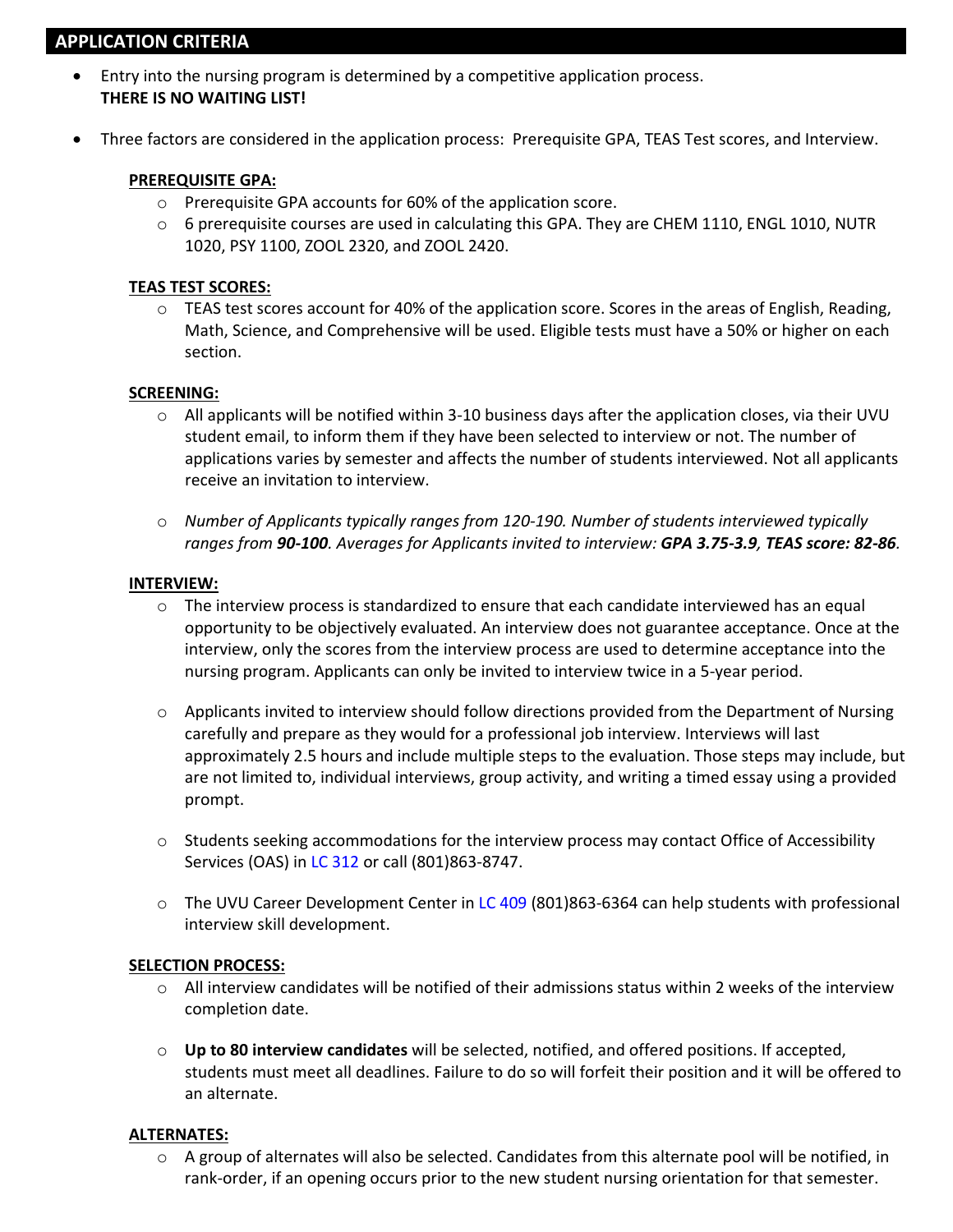# **NURSING PROGRAM ACCEPTANCE**

- **Acceptance is contingent upon:**
	- 1. Providing satisfactory results of both a federal background check and a drug screen. (Approximate cost \$90).
	- 2. Completion of required immunizations, current CPR certification at the health care provider level, and a physical exam.
	- 3. Attendance at the mandatory program orientation.
	- 4. Providing the Department of Nursing with requested documentation by deadlines given.
- Failure to meet any of the above requirements will jeopardize acceptance into the UVU Nursing program.

### **STUDENT RESPONSIBILITY OF ETHICAL CONDUCT**

- **The responsibility for satisfying all requirements rests upon the student.**
- Students are strongly encouraged to acquaint themselves with the various demands associated with nursing. Information regarding Essential Performance, Mental/Emotional Demands of Nursing, and State of Utah Student Nursing Physical Demands can be found under Student Resources at [http://www.uvu.edu/nursing/resources.html.](http://www.uvu.edu/nursing/resources.html)
- The Department of Nursing reserves the right to disqualify the application of any student guilty of any form of misrepresentation and/or misconduct.

### **APPROXIMATE COSTS**

- Nursing program cost is the rate of current tuition and student fees, located at [www.uvu.edu/tuition.](http://www.uvu.edu/tuition)
- Additional program fees may include the following:

| \$155 first semester, \$125 second, third, and fourth semesters |
|-----------------------------------------------------------------|
| \$66-\$170 per semester                                         |
| \$45 paid prior to admission to the program                     |
| \$45 paid prior to admission to the program                     |
| \$150-\$200                                                     |
| \$150-\$400 per semester                                        |
| \$150-\$200 (varies each semester)                              |
| \$ free until deadline, \$25 for late application               |
| \$300                                                           |
|                                                                 |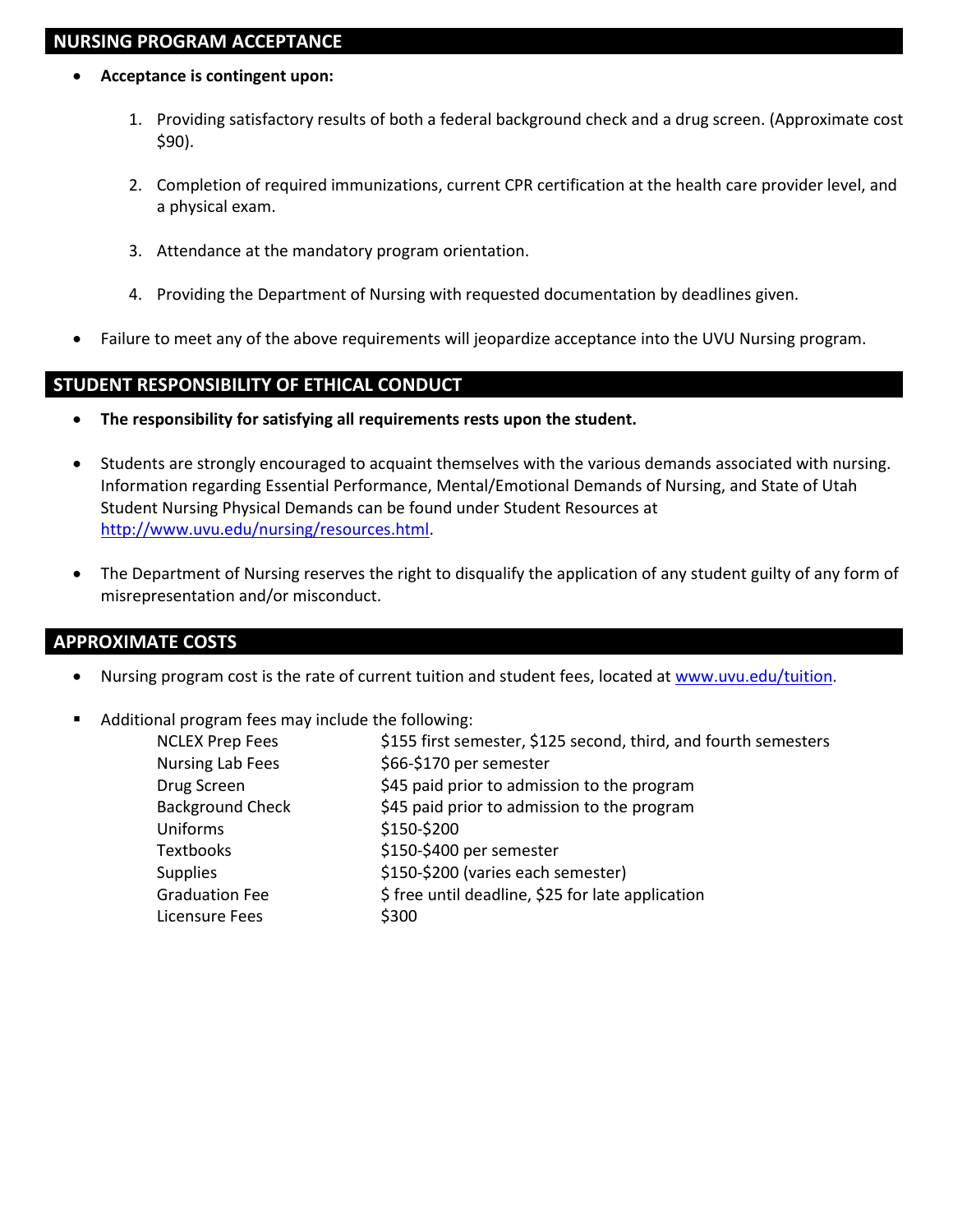### **ASSOCIATE OF SCIENCE IN NURSING W/ BSN COMPLETION**

Required Prerequisites

Nursing degree courses require a final minimum grade of a B-.

General Education courses: BIOL 1610, Humanities, ENGL 2010, Fine Arts, PHIL 2050, Quantitative Literacy, and

American Institutions require a final minimum grade of a C-.

| <b>ENGH 1005 or</b> | Literacies and Comp. Across Contexts or | 5.0 or  | MATH (QL)        | UVU Quantitative Literacy Equivalent   | $3.0 - 4.0$ |
|---------------------|-----------------------------------------|---------|------------------|----------------------------------------|-------------|
| <b>ENGL 1010</b>    | Intro to Writing                        | 3.0     | ZOOL 2320        | Human Anatomy                          | 3.0         |
| <b>BIOL 1610</b>    | College Biology I                       | 4.0     | l ZOOL 2325      | Human Anatomy Lab                      | 1.0         |
| ICHEM 1110          | <b>Elementary Chemistry</b>             | 4.0     | l ZOOL 2420      | <b>Human Physiology</b>                | 3.0         |
| <b>PSY 1100</b>     | Human Development Life Span             | 3.0     | ZOOL 2425        | Human Physiology Lab                   | 1.0         |
| <b>NUTR 1020</b>    | l Foundations of Human Nutrition        | 3.0     | <b>ENGL 2010</b> | Intermediate Writing - BSN option only | 3.0         |
|                     | <b>ASN Total</b>                        | $17-19$ |                  | ASN Total 11-12                        |             |
|                     |                                         |         |                  | (ASN & BSN Total) (14-15)              |             |

### **ASN Curriculum Outline**

ASN **NURS** courses are taken in cohorts, and are therefore available only as outlined by the UVU Nursing Department.

| NURSING 1 <sup>st</sup> SEMESTER - entrance by competitive application                       |                                       | NURSING 2 <sup>nd</sup> SEMESTER |                                                                          |                                             |             |
|----------------------------------------------------------------------------------------------|---------------------------------------|----------------------------------|--------------------------------------------------------------------------|---------------------------------------------|-------------|
| <b>NURS 2300</b>                                                                             | Nursing Health Assessment             | 1.0                              | <b>NURS 2410</b>                                                         | Nursing Care Adults Common Health Needs     | 3.0         |
| <b>NURS 2305</b>                                                                             | Nursing Health Assessment Lab         | 1.0                              | <b>NURS 2415</b>                                                         | Nursing Care Adults Common Clinical         | 2.0         |
| <b>NURS 2310</b>                                                                             | <b>Nursing Pharmacology</b>           | 3.0                              | <b>NURS 2420</b>                                                         | Nursing Care of the Aging Population        | 2.0         |
| <b>NURS 2320</b>                                                                             | <b>Fundamentals of Nursing Care</b>   | 2.0                              | <b>NURS 2430</b>                                                         | <b>Mental Health Nursing</b>                | 2.0         |
| <b>NURS 2325</b>                                                                             | Sim Lab I                             | 2.0                              | <b>NURS 2435</b>                                                         | Mental Health Nursing Clinical              | 1.0         |
| <b>MICR 2060</b>                                                                             | Microbiology                          | 3.0                              | <b>NURS 2445</b>                                                         | Sim Lab II                                  | 1.0         |
| <b>MICR 2065</b>                                                                             | Microbiology Lab                      | 1.0                              |                                                                          | Humanities - BSN option only                | 3.0         |
|                                                                                              | <b>ASN Semester Credits</b>           | 13.0                             |                                                                          | <b>ASN Semester Credits</b>                 | 11.0        |
|                                                                                              |                                       |                                  |                                                                          | (ASN & BSN Semester Credits)                | (14)        |
| NURSING 3rd SEMESTER                                                                         |                                       |                                  | NURSING 4 <sup>th</sup> SEMESTER - grad/licensure required at completion |                                             |             |
| <b>NURS 3330</b>                                                                             | Nursing Care Complex Health Needs     | 2.0                              | <b>NURS 3400</b>                                                         | Patient Care Coordination & Management      | 1.0         |
| <b>NURS 3335</b>                                                                             | <b>Nursing Care Complex Clinical</b>  | 2.0                              | <b>NURS 3405</b>                                                         | Patient Care Preceptorship Clinical         | 2.0         |
| <b>NURS 3340</b>                                                                             | Nursing Care of Women, Children, &    | 3.0                              | <b>NURS 3440</b>                                                         | Pharmacology for the Practicing Nurse       | 2.0         |
|                                                                                              | Developing Families                   |                                  | <b>NURS 3445</b>                                                         | Sim Lab IV                                  | 1.0         |
| <b>NURS 3345</b>                                                                             | Nursing Care of Women, Children, &    | 1.0                              |                                                                          | Fine Arts- BSN option only                  | 3.0         |
|                                                                                              | Developing Families Clinical          |                                  |                                                                          | American Institutions - BSN option only     | 3.0         |
| <b>NURS 3355</b>                                                                             | Sim Lab III                           | 1.0                              |                                                                          | Statistics - PSY 3110, HLTH 3750, STAT      | $3.0 - 4.0$ |
| <b>PHIL 2050</b>                                                                             | <b>Ethics and Values</b>              | 3.0                              |                                                                          | 1040 or 1045 (if not used for ASN GE), STAT |             |
| <b>ZOOL 4400</b>                                                                             | Pathophysiology - BSN option only BUT | 4.0                              |                                                                          | 2040, or MGMT 2340, BSN option only         |             |
|                                                                                              | highly recommend for ASN              |                                  |                                                                          |                                             |             |
|                                                                                              | <b>ASN Semester Credits</b>           | 12.0                             |                                                                          | <b>ASN Semester Credits</b>                 | 6.0         |
|                                                                                              | (ASN & BSN Semester Credits)          | (16)                             |                                                                          | (ASN & BSN Semester Credits)                | $(15-16)$   |
| Prerequisite and GE Credits: 35.0 + Nursing (NURS) Credits: 35.0<br><b>ASN Total Credits</b> |                                       |                                  |                                                                          | 70.0                                        |             |

### **BSN Completion Curriculum Outline**

Seamless transition into BSN courses is ONLY an option after graduating from the UVU ASN program and passing the NCLEX-RN. Registration after one semester of BSN nursing courses will be contingent upon received an RN license. BSN courses are available online.

| NURSING 5 <sup>th</sup> and 6 <sup>th</sup> SEMESTERS                                                                                   |                                   | Classes can be taken in any order, full or part time. |                  |                                           |       |
|-----------------------------------------------------------------------------------------------------------------------------------------|-----------------------------------|-------------------------------------------------------|------------------|-------------------------------------------|-------|
| <b>NURS 4230</b>                                                                                                                        | Palliative Care in Nursing        | 3.0 <sub>2</sub>                                      | <b>NURS 4510</b> | <b>Clinical Assessment and Reasoning</b>  | 2.0   |
| <b>NURS 4320</b>                                                                                                                        | Nursing in the Community          | 2.0                                                   | <b>NURS 4520</b> | Navigating Health Systems                 | 3.0   |
| <b>NURS 4325</b>                                                                                                                        | Nursing in the Community Clinical | 1.0                                                   | <b>NURS 4540</b> | Research and Theory in Nursing Practice   | 4.0   |
| <b>NURS 4340</b>                                                                                                                        | Genomics in Nursing and Health    | 2.0                                                   |                  | (prerequisite of statistics)              |       |
| <b>NURS 441G</b>                                                                                                                        | Nursing in Global Perspective     | 3.0 <sub>2</sub>                                      | <b>NURS 4550</b> | Quality and Safety in Nursing             | 3.0   |
| <b>NURS 4500</b>                                                                                                                        | Nursing Leadership                | 3.0                                                   |                  | <b>Approved Nursing Electives</b>         | 5.0   |
|                                                                                                                                         |                                   |                                                       |                  | <b>Total Nursing Credit hours for BSN</b> | 31.0  |
| NURSING ELECTIVE CREDITS: A minimum of 5 credit hours of advisor approved electives are required. A minimum of 2 credit hours of        |                                   |                                                       |                  |                                           |       |
| the required 5 credits of Approved Nursing Electives must be upper division nursing classes (NURS). Contact the nursing advisor or look |                                   |                                                       |                  |                                           |       |
| at Wolverine Track for the list of approved Nursing Elective Courses.                                                                   |                                   |                                                       |                  |                                           |       |
| GE credits: 36.0 + Nursing Credits: 84.0                                                                                                |                                   |                                                       |                  | <b>BSN Total Credits</b>                  | 120.0 |

Accredited by: Accreditation Commission for Education in Nursing – 3343 Peachtree Road NE, Suite 850, Atlanta, GA 30326 – [www.acenursing.org](http://www.acenursing.org/)